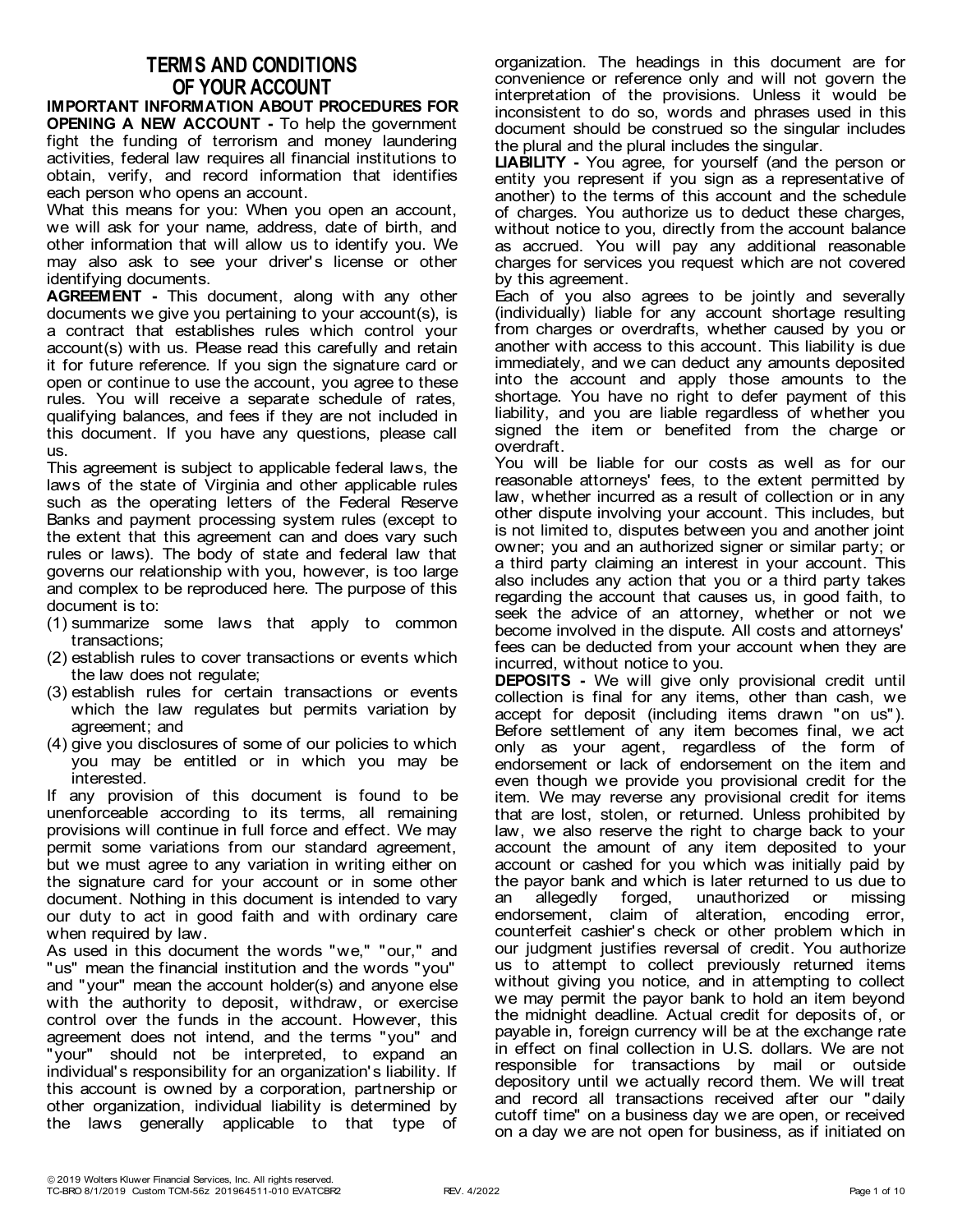the next business day that we are open. At our option, we may take an item for collection rather than for deposit. If we accept a third-party check or draft for deposit, we may require any third-party endorsers to verify or guarantee their endorsements, or endorse in our presence.

## **WITHDRAWALS -**

**Generally -** Unless clearly indicated otherwise on the account records, any of you, acting alone, who signs to open the account or has authority to make withdrawals may withdraw or transfer all or any part of the account balance at any time. Each of you (until we receive written notice to the contrary) authorizes each other person who signs or has authority to make withdrawals to endorse any item payable to you or your order for deposit to this account or any other transaction with us. **Postdated checks -** A postdated check is one which bears a date later than the date on which the check is written. We may properly pay and charge your account for a postdated check even though payment was made before the date of the check, unless we have received written notice of the postdating in time to have a reasonable opportunity to act. Because we process checks mechanically, your notice will not be effective and we will not be liable for failing to honor your notice unless it precisely identifies the number, date, amount and payee of the item.

**Checks and withdrawal rules -** If you do not purchase your check blanks from us, you must be certain that we approve the check blanks you purchase. We may refuse any withdrawal or transfer request which you attempt on forms not approved by us or by any method we do not specifically permit. We may refuse any withdrawal or transfer request which is greater in number than the frequency permitted by our policy, or which is for an amount greater or less than any withdrawal limitations. We will use the date the transaction is completed by us (as opposed to the date you initiate it) to apply any frequency limitations. In addition, we may place limitations on the account until your identity is verified.

Even if we honor a nonconforming request, we are not required to do so later. If you violate the stated transaction limitations (if any), in our discretion we may close your account or reclassify your account as another type of account. If we reclassify your account, your account will be subject to the fees and earnings rules of the new account classification.

If we are presented with an item drawn against your account that would be a "substitute check," as defined by law, but for an error or defect in the item introduced in the substitute check creation process, you agree that we may pay such item.

**Cash withdrawals -** We recommend you take care when making large cash withdrawals because carrying large amounts of cash may pose a danger to your personal safety. As an alternative to making a large cash withdrawal, you may want to consider a cashier's check or similar instrument. You assume full responsibility of any loss in the event the cash you withdraw is lost, stolen, or destroyed. You agree to hold us harmless

from any loss you incur as a result of your decision to withdraw funds in the form of cash.

**Multiple signatures, electronic check conversion, and similar transactions -** An electronic check conversion transaction is a transaction where a check or similar item is converted into an electronic fund transfer as defined in the Electronic Fund Transfers regulation. In these types of transactions the check or similar item is either removed from circulation (truncated) or given back to you. As a result, we have no opportunity to review the signatures or otherwise examine the original check or item. You agree that, as to these or any items as to which we have no opportunity to examine the signatures, you waive any requirement of multiple signatures.

**Notice of withdrawal -** We reserve the right to require not less than 7 days' notice in writing before each withdrawal from an interest-bearing account, other than a time deposit or demand deposit, or from any other savings deposit as defined by Regulation D. (The law requires us to reserve this right, but it is not our general policy to use it.) Withdrawals from a time account prior to maturity or prior to any notice period may be restricted and may be subject to penalty. See your notice of penalty for early withdrawal.

## **UNDERSTANDING AND AVOIDING OVERDRAFT AND NONSUFFICIENT FUNDS (NSF) FEES -**

**Generally -** The information in this section is being provided to help you understand what happens if your account is overdrawn. Understanding the concepts of overdrafts and nonsufficient funds (NSF) is important and can help you avoid being assessed fees or charges. This section also provides contractual terms relating to overdrafts and NSF transactions.

An overdrawn account will typically result in you being charged an overdraft fee or an NSF fee. Generally, an overdraft occurs when there is not enough money in your account to pay for a transaction, but we pay (or cover) the transaction anyway. An NSF transaction is slightly different. In an NSF transaction, we do not cover the transaction. Instead, the transaction is rejected and the item or requested payment is returned. In either situation, we can charge you a fee.

If you use our Overdraft Privilege (ODP) and we cover a transaction for which there is not enough money in your account to pay, we will consider that an overdraft. We treat all other transactions for which there is not enough money in your account as an NSF transaction, regardless of whether we cover the transaction or the transaction is rejected.

**Determining your available balance -** We use the "available balance" method to determine whether your account is overdrawn, that is, whether there is enough money in your account to pay for a transaction. Importantly, your "available" balance may not be the same as your account's "actual" balance. This means an overdraft or an NSF transaction could occur regardless of your account's actual balance.

Your account's actual balance (sometimes called the ledger balance) only includes transactions that have settled up to that point in time, that is, transactions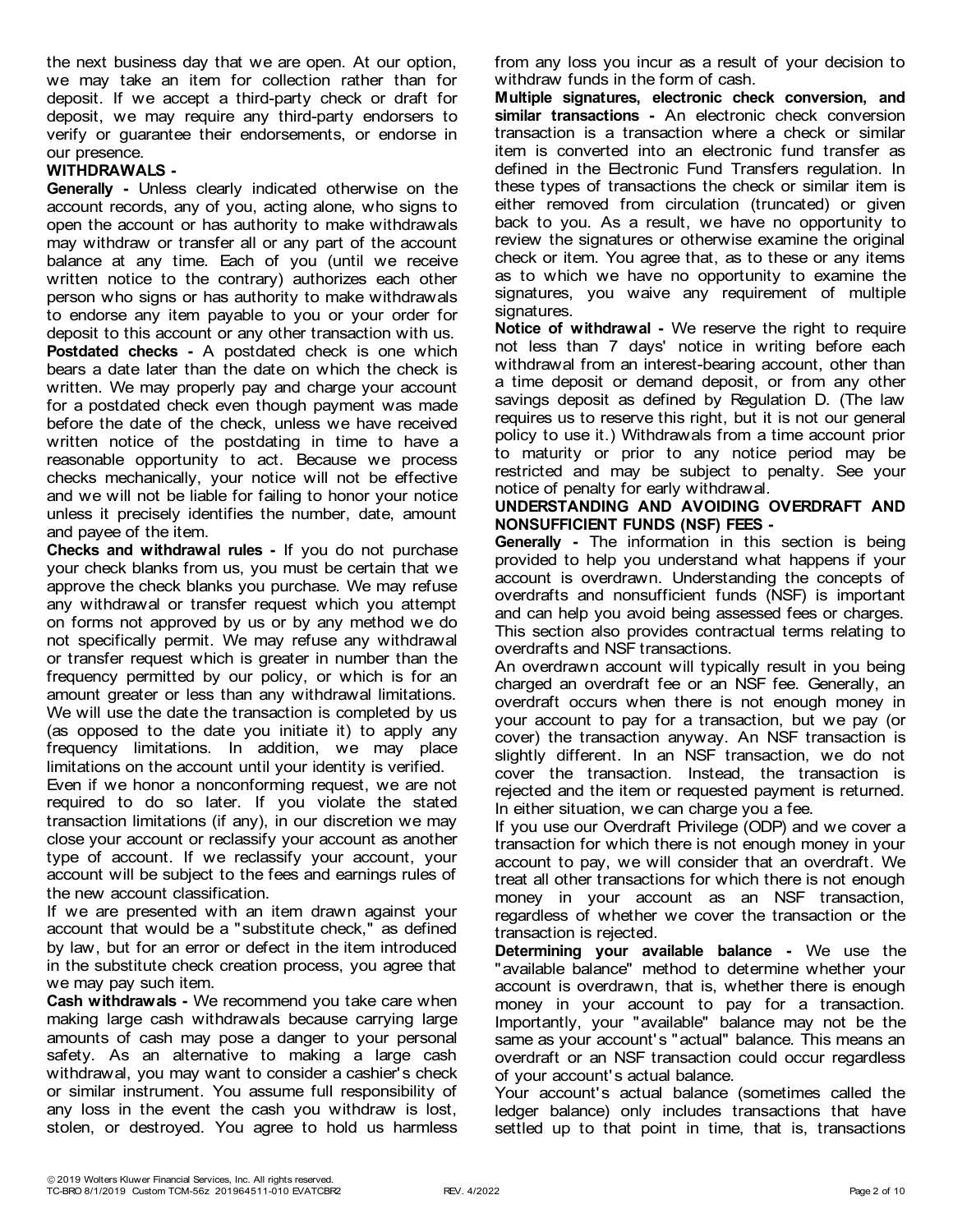(deposits and payments) that have posted to your account. The actual balance does not include outstanding transactions (such as checks that have not yet cleared and electronic transactions that have been authorized but which are still pending). The balance on your periodic statement is the ledger balance for your account as of the statement date.

As the name implies, your available balance is calculated based on the money "available" in your account to make payments. In other words, the available balance takes transactions that have been authorized, but not yet settled, and subtracts them from the actual balance. In addition, when calculating your available balance, any "holds" placed on deposits that have not yet cleared are also subtracted from the actual balance. For more information on how holds placed on funds in your account can impact your available balance, read the subsection titled "A temporary debit authorization hold affects your account balance."

**Overdrafts -** You understand that we may, at our discretion, honor withdrawal requests that overdraw your account. However, the fact that we may honor withdrawal requests that overdraw the account balance does not obligate us to do so later. So you can NOT rely on us to pay overdrafts on your account regardless of how frequently or under what circumstances we have paid overdrafts on your account in the past. We can change our practice of paying, or not paying, discretionary overdrafts on your account without notice to you. You can ask us if we have other account services that might be available to you where we<br>commit to paying overdrafts under certain commit to paying overdrafts under certain circumstances, such as an overdraft protection line-of-credit or a plan to sweep funds from another account you have with us. You agree that we may charge fees for overdrafts. For consumer accounts, we will not charge fees for overdrafts caused by ATM withdrawals or one-time debit card transactions if you have not opted-in to that service. We may use subsequent deposits, including direct deposits of social security or other government benefits, to cover such overdrafts and overdraft fees.

**Nonsufficient funds (NSF) fees -** If an item drafted by you (such as a check) or a transaction you set up (such as a preauthorized transfer) is presented for payment in an amount that is more than the amount of money available in your account, and we decide not to pay the item or transaction, you agree that we can charge you an NSF fee for returning the item or transaction. Be aware that such an item or transaction may be presented multiple times and that we do not monitor or control the number of times an item or transaction is presented for payment. You agree that we may charge you an NSF fee each time an item or transaction is presented if the amount of money available in your account is not sufficient to cover the item or transaction, regardless of the number of times the payment is presented.

**Payment types -** Some, but not necessarily all, of the ways you can access the funds in your account include debit card transactions, automated clearing house (ACH) transactions, and check transactions. A debit card transaction might be authorized by use of a PIN, a signature, or a chip. An example of an ACH transaction is a preauthorized payment you have set up on a recurring basis. All these payment types can use

different processing systems and some may take more or less time to post. This information is important for a number of reasons. For example, keeping track of the checks you write and the timing of the preauthorized payments you set up will help you to know what other transactions might still post against your account. For information about how and when we process these different payment types, see the "Payment order of items" subsection below.

**Balance information -** Keeping track of your balance is important. You can review your balance in a number of ways including reviewing your periodic statement, reviewing your balance online, accessing your account information by phone, or coming into one of our branches.

**Funds availability -** Knowing when funds you deposit will be made available for withdrawal is another important concept that can help you avoid being assessed fees or charges. Please see our funds availability disclosure for information on when different types of deposits will be made available for withdrawal. For those accounts to which our funds availability policy disclosure does not apply, you can ask us when you make a deposit when those funds will be available for withdrawal. An item may be returned after the funds from the deposit of that item are made available for withdrawal. In that case, we will reverse the credit of the item. We may determine the amount of available funds in your account for the purpose of deciding whether to return an item for insufficient funds at any time between the times we receive the item and when we return the item or send a notice in lieu of return. We need only make one determination, but if we choose to make a subsequent determination, the account balance at the subsequent time will determine whether there are insufficient available funds.

**A temporary debit authorization hold affects your account balance -** On debit card purchases, merchants may request a temporary hold on your account for a specified sum of money when the merchant does not know the exact amount of the purchase at the time the card is authorized. The amount of the temporary hold may be more than the actual amount of your purchase. Some common transactions where this occurs involve purchases of gasoline, hotel rooms, or meals at restaurants. When this happens, our processing system cannot determine that the amount of the hold exceeds the actual amount of your purchase. This temporary hold, and the amount charged to your account, will eventually be adjusted to the actual amount of your purchase, but it could be three calendar days, or even longer in some cases, before the adjustment is made. Until the adjustment is made, the amount of funds in your account available for other transactions will be reduced by the amount of the temporary hold. If another transaction is presented for payment in an amount greater than the funds left after the deduction of the temporary hold amount, you will be charged an NSF or overdraft fee according to our NSF or overdraft fee policy. You will be charged the fee even if you would have had sufficient funds in your account if the amount of the hold had been equal to the amount of your purchase.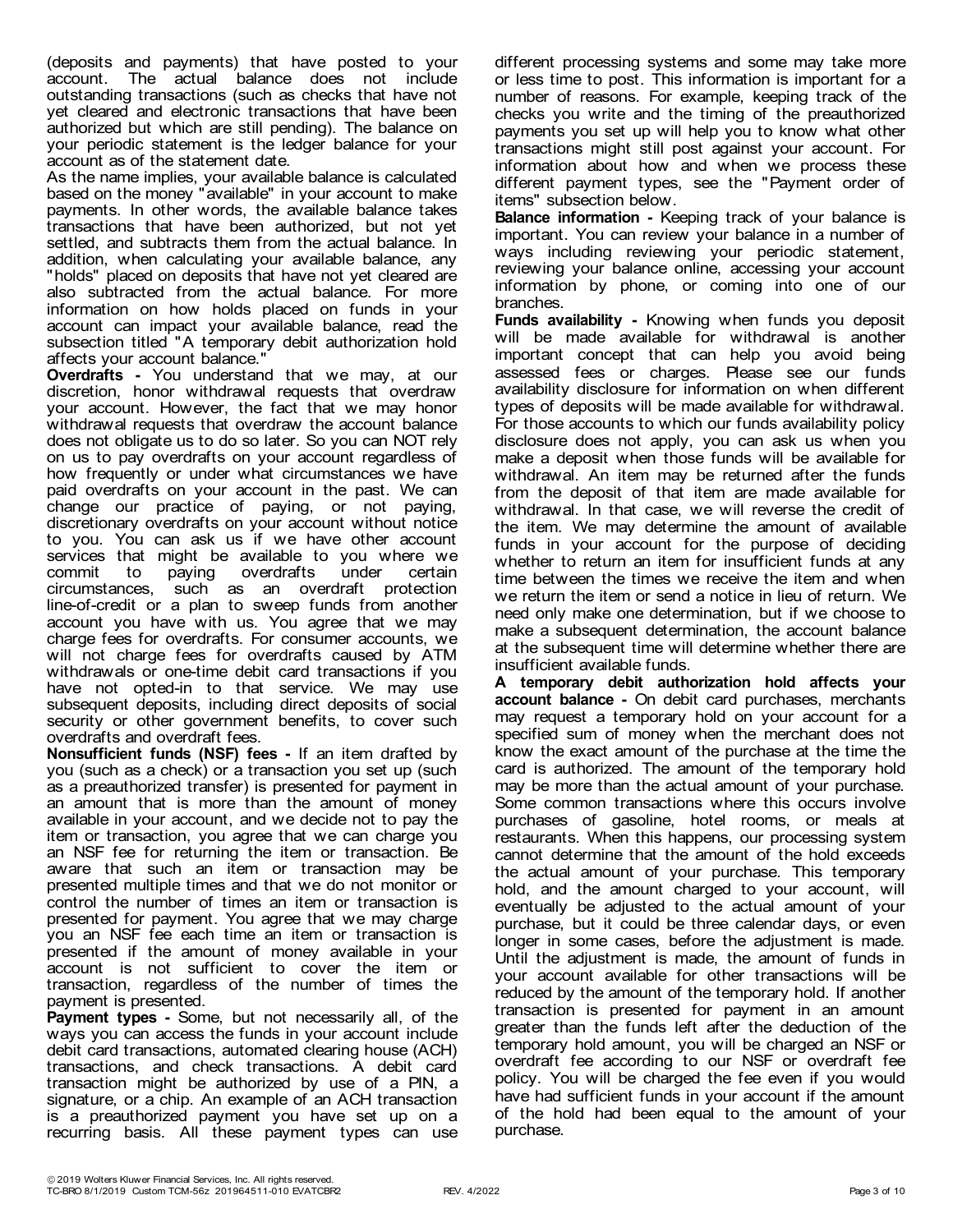**Payment order of items -** The order in which items are paid is important if there is not enough money in your account to pay all of the items that are presented. The payment order can affect the number of items overdrawn or returned unpaid and the amount of the fees you may have to pay. To assist you in managing your account, we are providing you with the following information regarding how we process those items.

Our policy is to process bank fees (charges for services provided such as overdraft fees, returned item fees, monthly maintenance service charges and stop payment fees) first, by dollar amount - largest to smallest on the day they are processed. We process ATM withdrawals & transfers, debit card transactions, outgoing wires, checks cashed at the teller line, C&F loan payments, and internal (C&F) account to account transfers second, in date and time order on the day they are processed. We process ACH debits third, in date and time order on the day they are processed. We process checks (other than those cashed at the teller line) fourth, in numerical order (by check number) on the day they are processed. If a check, item or transaction is presented without

sufficient funds in your account to pay it, you will be charged an NSF or overdraft fee according to our NSF or overdraft fee policy. We will not charge you a fee for paying an overdraft of an ATM or one-time debit card transaction if this is a consumer account and you have not opted-in to that service. The amounts of the overdraft and NSF fees are disclosed elsewhere, as are your rights to opt in to overdraft services for ATM and one-time debit card transactions, if applicable. We encourage you to make careful records and practice good account management. This will help you to avoid creating items without sufficient funds and potentially incurring the resulting fees. Please see our "Notice Regarding Posting Order of Items and Holds Due to Pending Transactions" for more information.

**OWNERSHIP OF ACCOUNT AND BENEFICIARY DESIGNATION -** These rules apply to this account depending on the form of ownership and beneficiary designation, if any, specified on the account records. We make no representations as to the appropriateness or effect of the ownership and beneficiary designations, except as they determine to whom we pay the account funds.

**Individual Account -** is an account in the name of one person.

**Joint Account - With Survivorship (And Not As Tenants In Common) -** is an account in the name of two or more persons. Each of you intend and agree that on the death of a party to the account, the deceased party's ownership in the account passes to the surviving party or parties to the account. This is subject to any previous pledge to which we have agreed. If two or more of you survive, you will own the balance in the account as joint tenants with survivorship and not as tenants in common.

**Joint Account - No Survivorship (As Tenants In Common) -** This is owned by two or more persons, but none of you intend (merely by opening this account) to create any right of survivorship in any other person.

Each of you intend that when you die your interest in this account will pass as a part of your estate under a will, trust, or by intestacy. We encourage you to agree and tell us in writing of the percentage of the deposit contributed by each of you. This information will not, however, affect the number of signatures necessary for withdrawal.

**Revocable Trust or Pay-On-Death Account -** If two or more of you create this type of account, you own the account jointly with survivorship. Beneficiaries cannot withdraw unless: (1) all persons creating the account die, and (2) the beneficiary is then living. If two or more beneficiaries are named and survive the death of all persons creating the account, beneficiaries will own this account in equal shares, without right of survivorship. The person(s) creating either of these account types may: (1) change beneficiaries, (2) change account types, and (3) withdraw all or part of the account funds at any time.

**BUSINESS, ORGANIZATION AND ASSOCIATION ACCOUNTS -** Earnings in the form of interest, dividends, or credits will be paid only on collected funds, unless otherwise provided by law or our policy. You represent that you have the authority to open and conduct business on this account on behalf of the entity. We may require the governing body of the entity opening the account to give us a separate authorization telling us who is authorized to act on its behalf. We will honor the authorization until we actually receive written notice of a change from the governing body of the entity.

**STOP PAYMENTS -** The rules in this section cover stopping payment of items such as checks and drafts. Rules for stopping payment of other types of transfers of funds, such as consumer electronic fund transfers, may be established by law or our policy. If we have not disclosed these rules to you elsewhere, you may ask us about those rules.

We may accept an order to stop payment on any item from any one of you. You must make any stop-payment order in the manner required by law and we must receive it in time to give us a reasonable opportunity to act on it before our stop-payment cutoff time. Because stop-payment orders are handled by computers, to be effective, your stop-payment order must precisely identify the number, date, and amount of the item, and the payee. You may stop payment on any item drawn on your account whether you sign the item or not. Generally, if your stop-payment order is given to us in writing it is effective for six months. Your order will lapse after that time if you do not renew the order in writing before the end of the six-month period. If the original stop-payment order was oral your stop-payment order will lapse after 14 calendar days if you do not confirm your order in writing within that time period. We are not obligated to notify you when a stop-payment order expires.

If you stop payment on an item and we incur any damages or expenses because of the stop payment, you agree to indemnify us for those damages or expenses, including attorneys' fees. You assign to us all rights against the payee or any other holder of the item. You agree to cooperate with us in any legal actions that we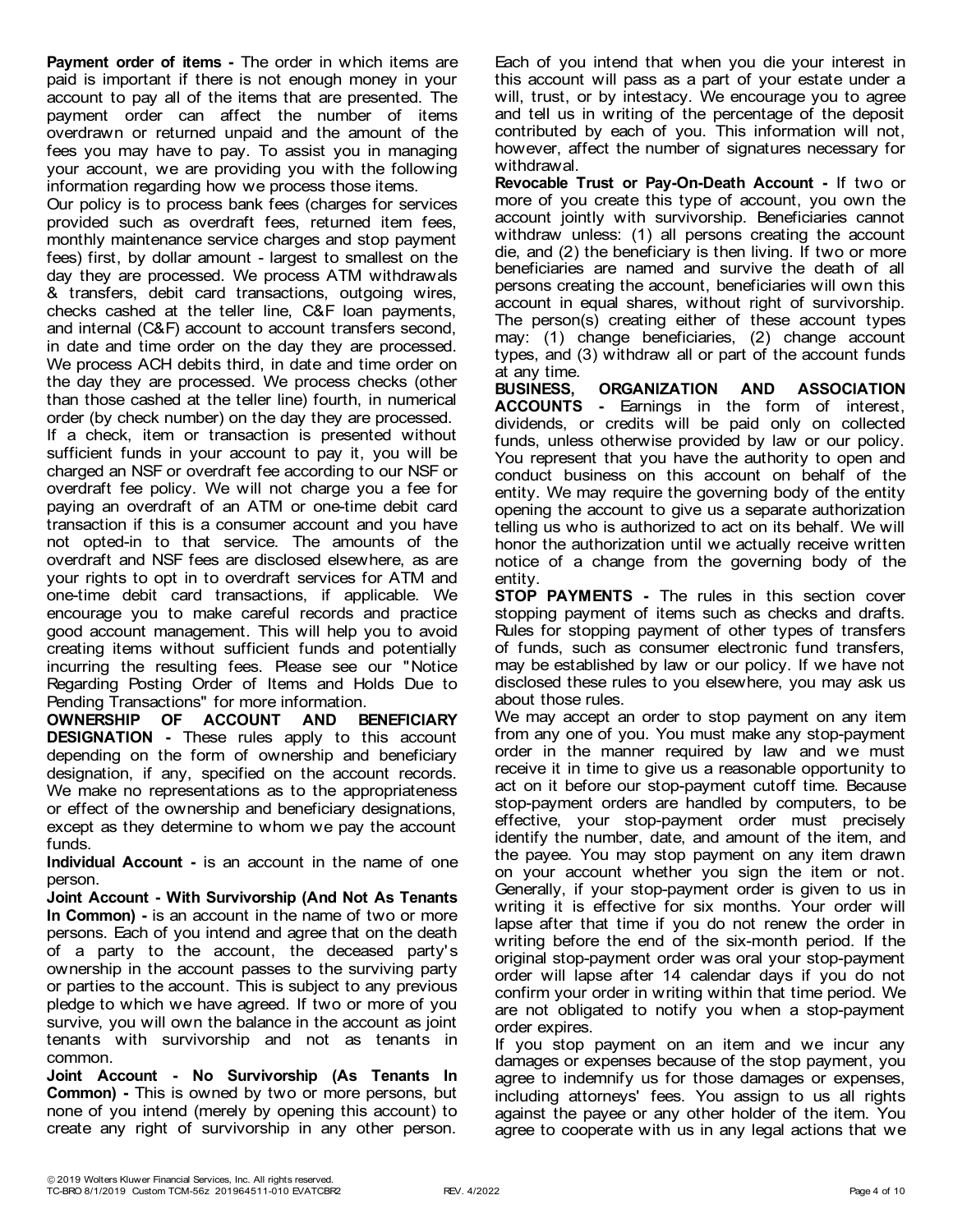may take against such persons. You should be aware that anyone holding the item may be entitled to enforce payment against you despite the stop-payment order.

Our stop-payment cutoff time is one hour after the opening of the next banking day after the banking day on which we receive the item. Additional limitations on our obligation to stop payment are provided by law (e.g., we paid the item in cash or we certified the item).

**TELEPHONE TRANSFERS -** A telephone transfer of funds from this account to another account with us, if otherwise arranged for or permitted, may be made by the same persons and under the same conditions generally applicable to withdrawals made in writing. Limitations on the number of telephonic transfers from a savings account, if any, are described elsewhere.

**AMENDMENTS AND TERMINATION -** We may change any term of this agreement. Rules governing changes in interest rates are provided separately in the Truth-in-Savings disclosure or in another document. For other changes, we will give you reasonable notice in writing or by any other method permitted by law. We may also close this account at any time upon reasonable notice to you and tender of the account balance personally or by mail. Items presented for payment after the account is closed may be dishonored. When you close your account, you are responsible for leaving enough money in the account to cover any outstanding items to be paid from the account. Reasonable notice depends on the circumstances, and in some cases such as when we cannot verify your identity or we suspect fraud, it might be reasonable for us to give you notice after the change or account closure becomes effective. For instance, if we suspect fraudulent activity with respect to your account, we might immediately freeze or close your account and then give you notice. If we have notified you of a change in any term of your account and you continue to have your account after the effective date of the change, you have agreed to the new term(s).

**NOTICES -** Any written notice you give us is effective when we actually receive it, and it must be given to us according to the specific delivery instructions provided elsewhere, if any. We must receive it in time to have a reasonable opportunity to act on it. If the notice is regarding a check or other item, you must give us sufficient information to be able to identify the check or item, including the precise check or item number, amount, date and payee. Written notice we give you is effective when it is deposited in the United States Mail with proper postage and addressed to your mailing address we have on file. Notice to any of you is notice to all of you.

**STATEMENTS - Your duty to report unauthorized signatures, alterations and forgeries -** You must examine your statement of account with "reasonable promptness." If you discover (or reasonably should have discovered) any unauthorized signatures or alterations, you must promptly notify us of the relevant facts. As between you and us, if you fail to do either of these duties, you will have to either share the loss with us, or bear the loss entirely yourself (depending on whether we used ordinary care and, if not, whether we

substantially contributed to the loss). The loss could be not only with respect to items on the statement but other items with unauthorized signatures or alterations by the same wrongdoer.

You agree that the time you have to examine your statement and report to us will depend on the circumstances, but will not, in any circumstance, exceed a total of 30 days from when the statement is first sent or made available to you.

You further agree that if you fail to report any unauthorized signatures, alterations or forgeries in your account within 60 days of when we first send or make the statement available, you cannot assert a claim against us on any items in that statement, and as between you and us the loss will be entirely yours. This 60-day limitation is without regard to whether we used ordinary care. The limitation in this paragraph is in addition to that contained in the first paragraph of this section.

**Your duty to report other errors or problems -** In addition to your duty to review your statements for unauthorized signatures, alterations and forgeries, you agree to examine your statement with reasonable promptness for any other error or problem - such as an encoding error or an unexpected deposit amount. Also, if you receive or we make available either your items or images of your items, you must examine them for any unauthorized or missing endorsements or any other problems. You agree that the time you have to examine your statement and items and report to us will depend on the circumstances. However, this time period shall not exceed 60 days. Failure to examine your statement and items and report any errors to us within 60 days of when we first send or make the statement available precludes you from asserting a claim against us for any errors on items identified in that statement and as between you and us the loss will be entirely yours.

**Errors relating to electronic fund transfers or substitute checks** (For consumer accounts only) - For information on errors relating to electronic fund transfers (e.g., on-line, mobile, debit card or ATM transactions) refer to your Electronic Fund Transfers disclosure and the sections on consumer liability and error resolution. For information on errors relating to a substitute check you received, refer to your disclosure entitled Substitute Checks and Your Rights.

**Duty to notify if statement not received -** You agree to immediately notify us if you do not receive your statement by the date you normally expect to receive it. Not receiving your statement in a timely manner is a sign that there may be an issue with your account, such as possible fraud or identity theft.

**ACCOUNT TRANSFER -** This account may not be transferred or assigned without our prior written consent.

**DIRECT DEPOSITS -** If we are required for any reason to reimburse the federal government for all or any portion of a benefit payment that was directly deposited into your account, you authorize us to deduct the amount of our liability to the federal government from the account or from any other account you have with us, without prior notice and at any time, except as prohibited by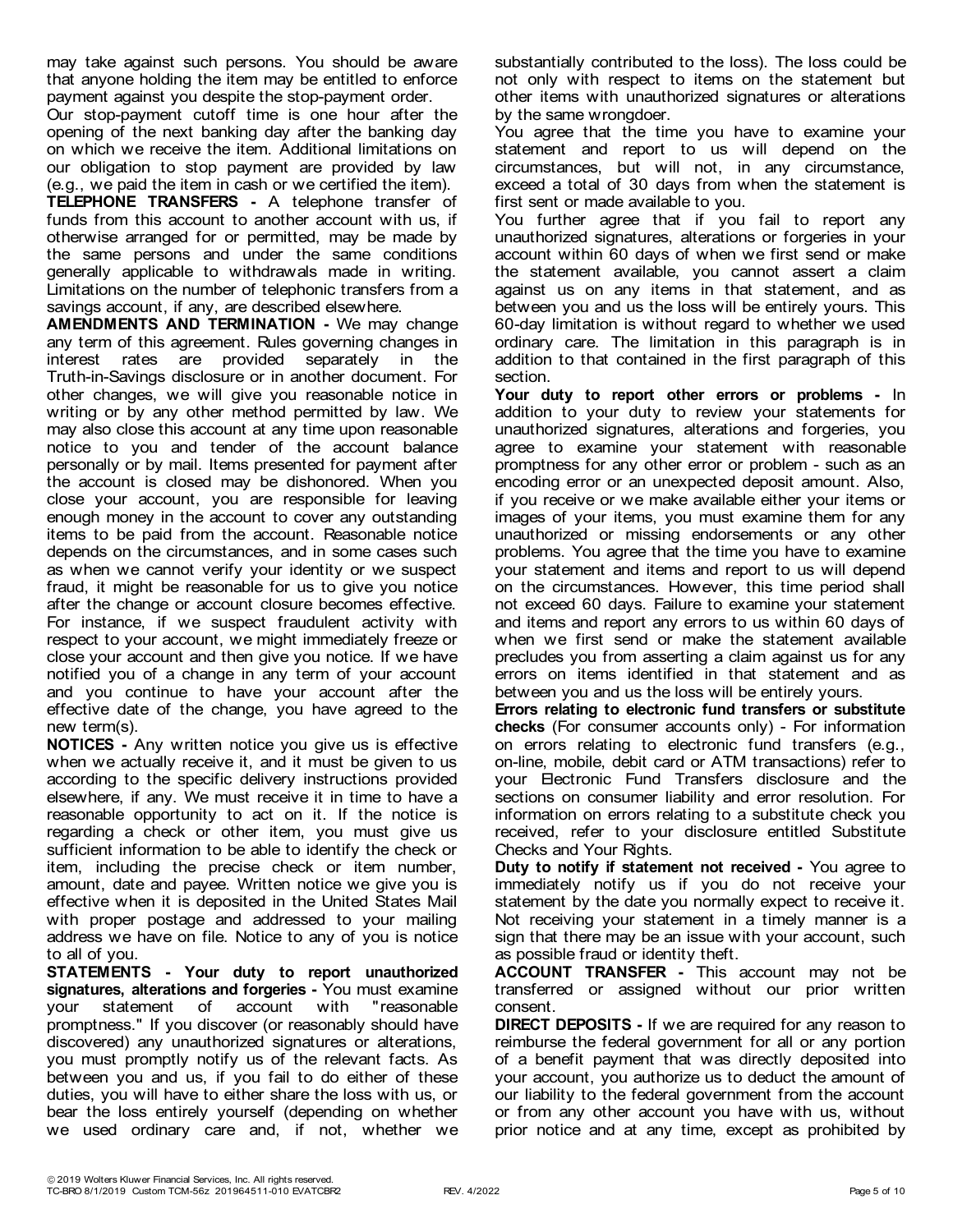law. We may also use any other legal remedy to recover the amount of our liability.

**TEMPORARY ACCOUNT AGREEMENT -** If the account documentation indicates that this is a temporary account agreement, each person who signs to open the account or has authority to make withdrawals (except as indicated to the contrary) may transact business on this account. However, we may at some time in the future restrict or prohibit further use of this account if you fail to comply with the requirements we have imposed within a reasonable time.

**SETOFF** - We may (without prior notice and when permitted by law) set off the funds in this account against any due and payable debt any of you owe us now or in the future. If this account is owned by one or more of you as individuals, we may set off any funds in the account against a due and payable debt a partnership owes us now or in the future, to the extent of your liability as a partner for the partnership debt. If your debt arises from a promissory note, then the amount of the due and payable debt will be the full amount we have demanded, as entitled under the terms of the note, and this amount may include any portion of the balance for which we have properly accelerated the due date.

This right of setoff does not apply to this account if prohibited by law. For example, the right of setoff does not apply to this account if: (a) it is an Individual Retirement Account or similar tax-deferred account, or (b) the debt is created by a consumer credit transaction under a credit card plan (but this does not affect our rights under any consensual security interest), or (c) the debtor's right of withdrawal only arises in a representative capacity. We will not be liable for the dishonor of any check when the dishonor occurs because we set off a debt against this account. You agree to hold us harmless from any claim arising as a result of our exercise of our right of setoff.

**AUTHORIZED SIGNER (Individual Accounts only) -** A single individual is the owner. The authorized signer is merely designated to conduct transactions on the owner's behalf. The owner does not give up any rights to act on the account, and the authorized signer may not in any manner affect the rights of the owner or beneficiaries, if any, other than by withdrawing funds from the account. The owner is responsible for any transactions of the authorized signer. We undertake no obligation to monitor transactions to determine that they are on the owner's behalf.

The owner may terminate the authorization at any time, and the authorization is automatically terminated by the death of the owner. However, we may continue to honor the transactions of the authorized signer until: (a) we have received written notice or have actual knowledge of the termination of authority, and (b) we have a reasonable opportunity to act on that notice or knowledge. We may refuse to accept the designation of an authorized signer.

**RESTRICTIVE LEGENDS OR ENDORSEMENTS** - The automated processing of the large volume of checks we receive prevents us from inspecting or looking for restrictive legends, restrictive endorsements or other special instructions on every check. For this reason, we are not required to honor any restrictive legend or endorsement or other special instruction placed on checks you write unless we have agreed in writing to the restriction or instruction. Unless we have agreed in writing, we are not responsible for any losses, claims, damages, or expenses that result from your placement of these restrictions or instructions on your checks. Examples of restrictive legends placed on checks are "must be presented within 90 days" or "not valid for more than \$1,000.00." The payee's signature accompanied by the words "for deposit only" is an example of a restrictive endorsement.

**GUARDIAN OR CUSTODIAL ACCOUNTS -** This account is not subject to dormant service charges if the deposit was made: (1) by a court or (2) by a guardian pursuant to order of a court or (3) by any other person for the benefit of a person who was an infant at the time of the making of such deposit and which deposit is subject to withdrawal only upon the further order of such court or such guardian or other person. This account may become subject to dormant service charges one year after such infant attains the age of eighteen years or one year after the death of such infant, whichever occurs sooner. At our option, we may require proof of guardian or custodial status.

**FACSIMILE SIGNATURES -** Unless you make advance arrangements with us, we have no obligation to honor facsimile signatures on your checks or other orders. If we do agree to honor items containing facsimile signatures, you authorize us, at any time, to charge you for all checks, drafts, or other orders, for the payment of money, that are drawn on us. You give us this authority regardless of by whom or by what means the facsimile signature(s) may have been affixed so long as they resemble the facsimile signature specimen filed with us, and contain the required number of signatures for this purpose. You must notify us at once if you suspect that your facsimile signature is being or has been misused.

**CHECK PROCESSING -** We process items mechanically by relying solely on the information encoded in magnetic ink along the bottom of the items. This means that we do not individually examine all of your items to determine if the item is properly completed, signed and endorsed or to determine if it contains any information other than what is encoded in magnetic ink. You agree that we have exercised ordinary care if our automated processing is consistent with general banking practice, even though we do not inspect each item. Because we do not inspect each item, if you write a check to multiple payees, we can properly pay the check regardless of the number of endorsements unless you notify us in writing that the check requires multiple endorsements. We must receive the notice in time for us to have a reasonable opportunity to act on it, and you must tell us the precise date of the check, amount, check number and payee. We are not responsible for any unauthorized signature or alteration that would not be identified by a reasonable inspection of the item. Using an automated process helps us keep costs down for you and all account holders.

**CHECK CASHING -** We may charge a fee for anyone that does not have an account with us who is cashing a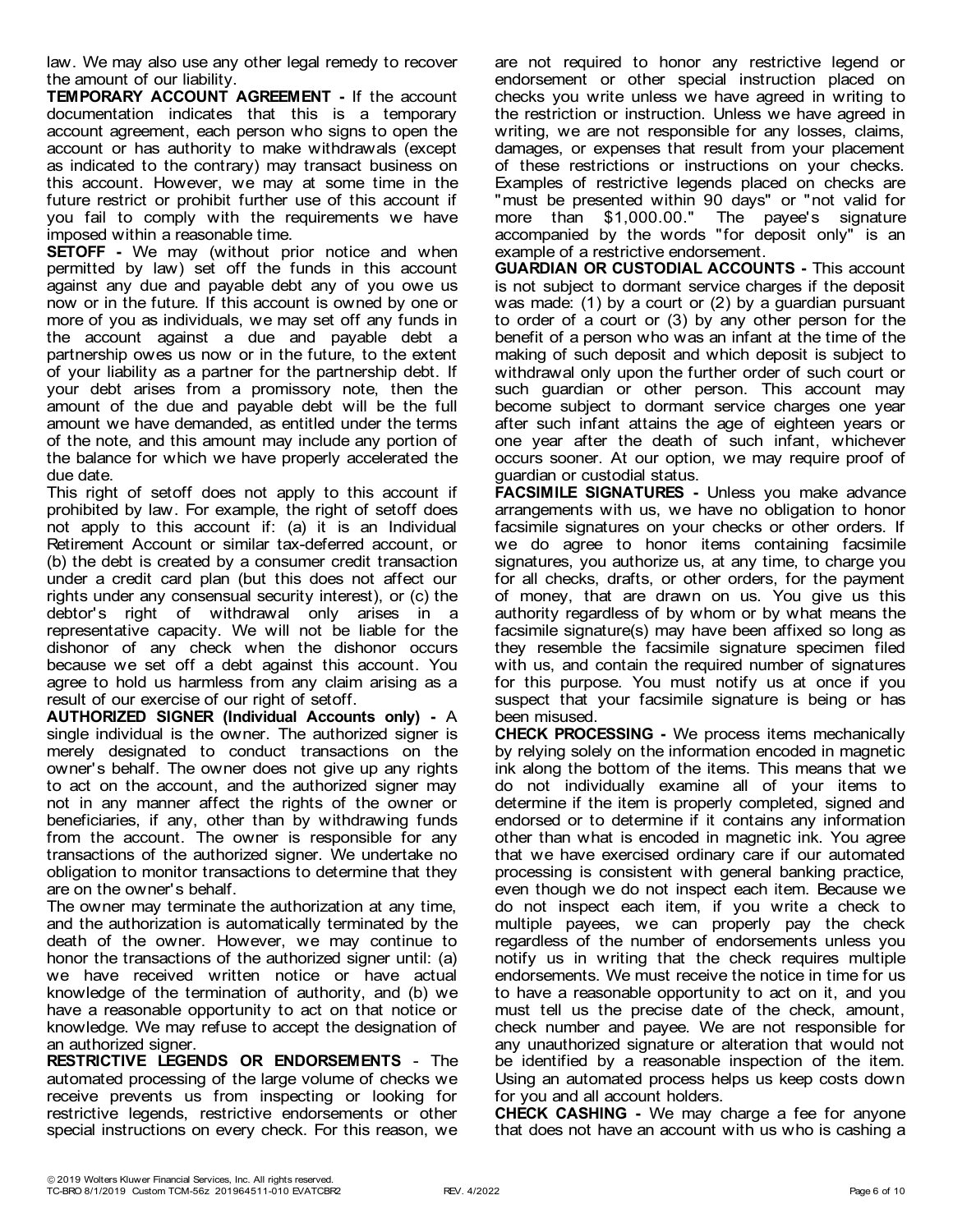check, draft or other instrument written on your account. We may also require reasonable identification to cash such a check, draft or other instrument. We can decide what identification is reasonable under the circumstances and such identification may be documentary or physical and may include collecting a thumbprint or fingerprint.

**STALE-DATED CHECKS -** We are not obligated to, but may at our option, pay a check, other than a certified check, presented for payment more than six months after its date. If you do not want us to pay a stale-dated check, you must place a stop-payment order on the check in the manner we have described elsewhere.

**ENDORSEMENTS -** We may accept for deposit any item payable to you or your order, even if they are not endorsed by you. We may give cash back to any one of you. We may supply any missing endorsement(s) for any item we accept for deposit or collection, and you warrant that all endorsements are genuine.

To ensure that your check or share draft is processed without delay, you must endorse it (sign it on the back) in a specific area. Your entire endorsement (whether a signature or a stamp) along with any other endorsement information (e.g. additional endorsements, ID information, driver's license number, etc.) must fall within 1 1/2" of the "trailing edge" of a check. Endorsements must be made in blue or black ink, so that they are readable by automated check processing equipment.

As you look at the front of a check, the "trailing edge" is the left edge. When you flip the check over, be sure to keep all endorsement information within 1 1/2" of that edge.



It is important that you confine the endorsement information to this area since the remaining blank space will be used by others in the processing of the check to place additional needed endorsements and information. You agree that you will indemnify, defend, and hold us harmless for any loss, liability, damage or expense that occurs because your endorsement, another endorsement or information you have printed on the back of the check obscures our endorsement.

These endorsement guidelines apply to both personal and business checks.

**DEATH OR INCOMPETENCE -** You agree to notify us promptly if any person with a right to withdraw funds from your account(s) dies or is adjudicated (determined by the appropriate official) incompetent. We may continue to honor your checks, items, and instructions until: (a) we know of your death or adjudication of incompetence, and (b) we have had a reasonable opportunity to act on that knowledge. You agree that we may pay or certify checks drawn on or before the date of death or adjudication of incompetence for up to ten (10) days after your death or adjudication of incompetence unless ordered to stop payment by someone claiming an interest in the account.

**FIDUCIARY ACCOUNTS -** Accounts may be opened by a person acting in a fiduciary capacity. A fiduciary is someone who is appointed to act on behalf of and for the benefit of another. We are not responsible for the actions of a fiduciary, including the misuse of funds. This account may be opened and maintained by a person or persons named as a trustee under a written trust agreement, or as executors, administrators, or conservators under court orders. You understand that by merely opening such an account, we are not acting in the capacity of a trustee in connection with the trust nor do we undertake any obligation to monitor or enforce the terms of the trust or letters.

**CREDIT VERIFICATION -** You agree that we may verify credit and employment history by any necessary means, including preparation of a credit report by a credit reporting agency.

**LEGAL ACTIONS AFFECTING YOUR ACCOUNT -** If we are served with a subpoena, restraining order, writ of attachment or execution, levy, garnishment, search warrant, or similar order relating to your account (termed "legal action" in this section), we will comply with that legal action. Or, in our discretion, we may freeze the assets in the account and not allow any payments out of the account until a final court determination regarding the legal action. We may do these things even if the legal action involves less than all of you. In these cases, we will not have any liability to you if there are insufficient funds to pay your items because we have withdrawn funds from your account or in any way restricted access to your funds in accordance with the legal action. Any fees or expenses we incur in responding to any legal action (including, without limitation, attorneys' fees and our internal expenses) may be charged against your account. The list of fees applicable to your account(s) provided elsewhere may specify additional fees that we may charge for certain legal actions.

## **ACCOUNT SECURITY -**

**Duty to protect account information and methods of access -** It is your responsibility to protect the account numbers and electronic access devices (e.g., an ATM card) we provide you for your account(s). Do not discuss, compare, or share information about your account number(s) with anyone unless you are willing to give them full use of your money. An account number can be used by thieves to issue an electronic debit or to encode your number on a false demand draft which looks like and functions like an authorized check. If you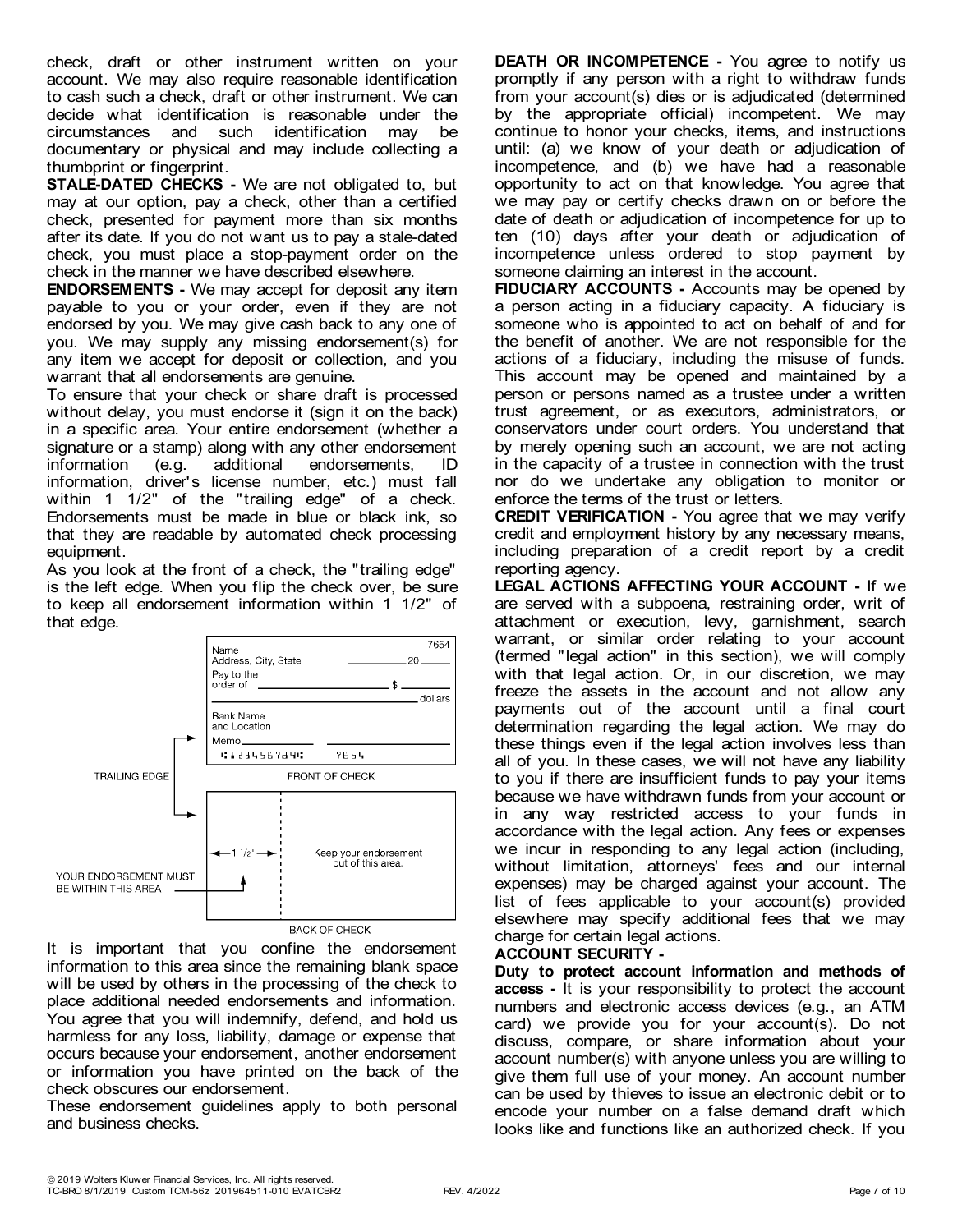furnish your access device and grant actual authority to make transfers to another person (a family member or coworker, for example) who then exceeds that authority, you are liable for the transfers unless we have been notified that transfers by that person are no longer authorized.

Your account number can also be used to electronically remove money from your account, and payment can be made from your account even though you did not contact us directly and order the payment.

You must also take precaution in safeguarding your blank checks. Notify us at once if you believe your checks have been lost or stolen. As between you and us, if you are negligent in safeguarding your checks, you must bear the loss entirely yourself or share the loss with us (we may have to share some of the loss if we failed to use ordinary care and if we substantially contributed to the loss).

**Positive pay and other fraud prevention services -** Except for consumer electronic fund transfers subject to Regulation E, we offer you the following services for your account that are designed to detect and/or deter fraud, help you to identify and reject potentially fraudulent transactions, or generally reduce the likelihood that certain types of fraudulent transactions will occur: (1) Positive Pay Services, which provide check fraud prevention by validating checks presented to us and matching the check number, dollar amount [and issue date] against check records provided by you to us; (2) Payee Positive Pay Services, which provide check fraud prevention by verifying checks presented to us by comparing payee names and images as well as matching the check number, dollar amount [and issue date] against check records provided by you to us; (3) Reverse Positive Pay Services, which provide check fraud prevention by creating a report for you of checks that equal or exceed a minimum dollar amount specified by you; (4) ACH Debit Block Services, which return all ACH Debit Entries that we receive for payment from accounts specified by you; and (5) ACH Debit Filter Services, which return ACH Debit Entries, other than those specified by you, that we receive for payment from accounts specified by you. These services are particularly appropriate for account holders that issue: a high volume of checks, a lot of checks to the general public, or checks for large dollar amounts. To use the Positive Pay, Payee Positive Pay and Reverse Positive Pay Services, you must execute the Positive Pay, Payee Positive Pay and Reverse Positive Pay Service Agreement. To use the ACH Debit Block and Filter Services, you must execute the ACH Control Agreement. In each case, the agreements specify the fees for each product. You can also find the fees for each product in the Pricing Guide. You agree that if you fail to implement any of these services (whether before or after you suffer a loss of the type that could be prevented by the service), you will be precluded, from and after the date that you fail to implement the service, from asserting any claims against us with respect to any losses for any unauthorized, altered, counterfeit or other fraudulent transactions that such service was designed to detect or deter. In addition, we will not be required to re-credit your account or otherwise have any liability for such transactions as long as we have otherwise satisfied our duty of care with respect to the

transactions and services. We agree to exercise reasonable judgment in determining whether these services would have discovered or prevented any such fraudulent or unauthorized transaction.

**TELEPHONIC INSTRUCTIONS -** Unless required by law or we have agreed otherwise in writing, we are not required to act upon instructions you give us via facsimile transmission or leave by voice mail or on a telephone answering machine.

**MONITORING AND RECORDING TELEPHONE CALLS AND CONSENT TO RECEIVE COMMUNICATIONS -** Subject to federal and state law, we may monitor or record phone calls for security reasons, to maintain a record and to ensure that you receive courteous and efficient service. You consent in advance to any such recording.

To provide you with the best possible service in our ongoing business relationship for your account we may need to contact you about your account from time to time by telephone, text messaging or email. However, we first obtain your consent to contact you about your account in compliance with applicable consumer protection provisions in the federal Telephone Consumer Protection Act of 1991 (TCPA), CAN-SPAM Act and their related federal regulations and orders issued by the Federal Communications Commission (FCC).

- $\blacklozenge$  Your consent is limited to your account, and as authorized by applicable law and regulations.
- ◆ Your consent is voluntary and not conditioned on the purchase of any product or service from us.

With the above understandings, you authorize us to contact you regarding your account throughout its existence using any telephone numbers or email addresses that you have previously provided to us by virtue of an existing business relationship or that you may subsequently provide to us.

This consent is regardless of whether the number we use to contact you is assigned to a landline, a paging service, a cellular wireless service, a specialized mobile radio service, other radio common carrier service or any other service for which you may be charged for the call. You further authorize us to contact you through the use of voice, voice mail and text messaging, including the use of pre-recorded or artificial voice messages and an automated dialing device.

If necessary, you may change or remove any of the telephone numbers or email addresses at any time using any reasonable means to notify us.

**CLAIM OF LOSS -** The following rules do not apply to a transaction or claim related to a consumer electronic fund transfer governed by Regulation E (e.g., an everyday consumer debit card or ATM transaction). The error resolution procedures for consumer electronic fund transfers can be found in our initial Regulation E disclosure titled, "Electronic Fund Transfers." For other transactions or claims, if you claim a credit or refund because of a forgery, alteration, or any other unauthorized withdrawal, you agree to cooperate with us in the investigation of the loss, including giving us an affidavit containing whatever reasonable information we require concerning your account, the transaction, and the circumstances surrounding the loss. You will notify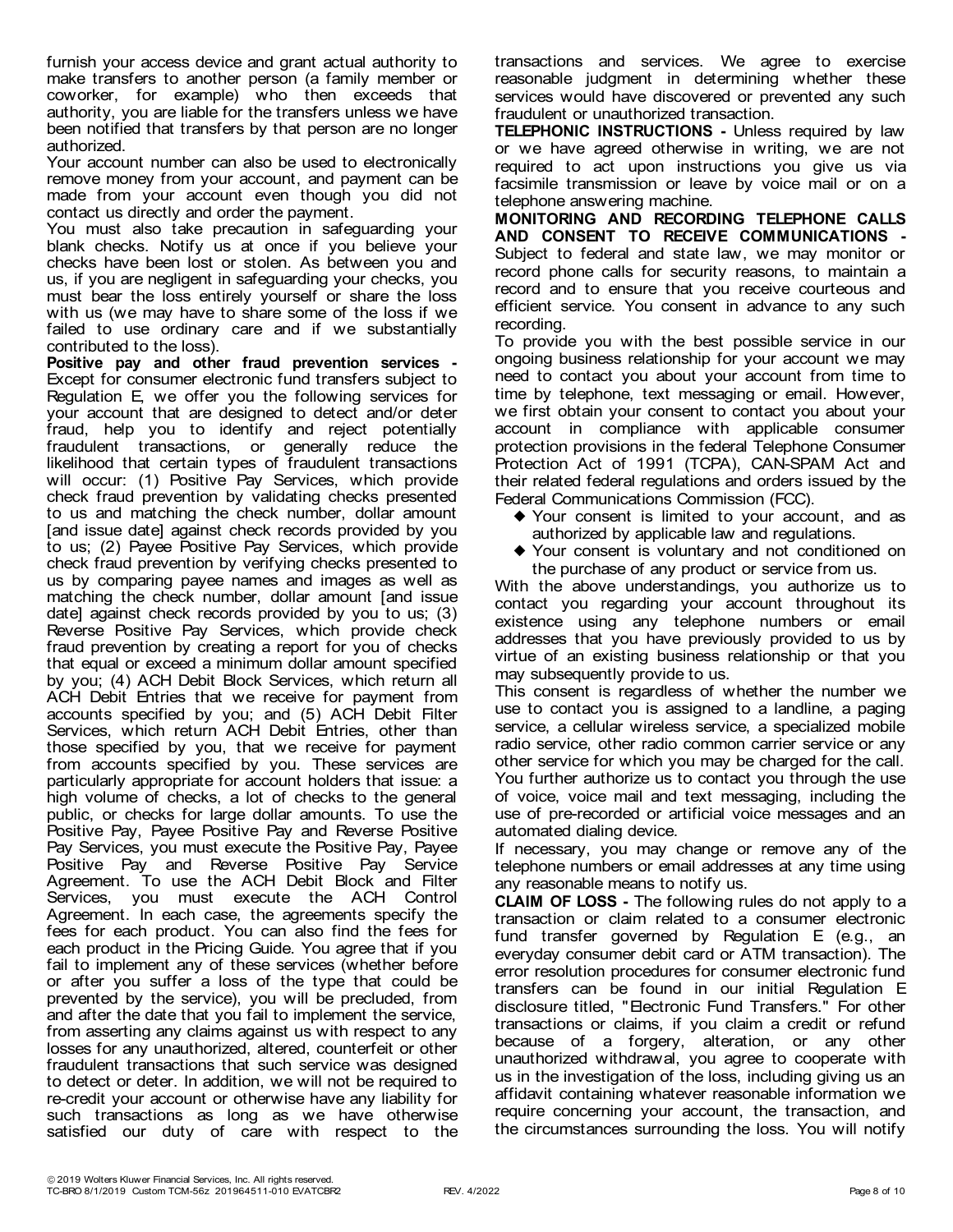law enforcement authorities of any criminal act related to the claim of lost, missing, or stolen checks or unauthorized withdrawals. We will have a reasonable period of time to investigate the facts and circumstances surrounding any claim of loss. Unless we have acted in bad faith, we will not be liable for special or consequential damages, including loss of profits or opportunity, or for attorneys' fees incurred by you.

You agree that you will not waive any rights you have to recover your loss against anyone who is obligated to repay, insure, or otherwise reimburse you for your loss. You will pursue your rights or, at our option, assign them to us so that we may pursue them. Our liability will be reduced by the amount you recover or are entitled to recover from these other sources.

**EARLY WITHDRAWAL PENALTIES (and involuntary withdrawals) -** We may impose early withdrawal penalties on a withdrawal from a time account even if you don't initiate the withdrawal. For instance, the early withdrawal penalty may be imposed if the withdrawal is caused by our setoff against funds in the account or as a result of an attachment or other legal process. We may close your account and impose the early withdrawal penalty on the entire account balance in the event of a partial early withdrawal. See your notice of penalty for early withdrawals for additional information.

**ADDRESS OR NAME CHANGES -** You are responsible for notifying us of any change in your address or your name. Unless we agree otherwise, change of address or name must be made in writing by at least one of the account holders. Informing us of your address or name change on a check reorder form is not sufficient. We will attempt to communicate with you only by use of the most recent address you have provided to us. If provided elsewhere, we may impose a service fee if we attempt to locate you.

**RESOLVING ACCOUNT DISPUTES -** We may place an administrative hold on the funds in your account (refuse payment or withdrawal of the funds) if it becomes subject to a claim adverse to (1) your own interest; (2) others claiming an interest as survivors or beneficiaries of your account; or (3) a claim arising by operation of law. The hold may be placed for such period of time as we believe reasonably necessary to allow a legal proceeding to determine the merits of the claim or until we receive evidence satisfactory to us that the dispute has been resolved. We will not be liable for any items that are dishonored as a consequence of placing a hold on funds in your account for these reasons.

**WAIVER OF NOTICES -** To the extent permitted by law, you waive any notice of non-payment, dishonor or protest regarding any items credited to or charged against your account. For example, if you deposit an item and it is returned unpaid or we receive a notice of nonpayment, we do not have to notify you unless required by federal Regulation CC or other law.

**ACH AND WIRE TRANSFERS -** This agreement is subject to Article 4A of the Uniform Commercial Code - Fund Transfers as adopted in the state in which you have your account with us. If you originate a fund transfer and you identify by name and number a beneficiary financial institution, an intermediary financial institution or a beneficiary, we and every receiving or beneficiary financial institution may rely on the identifying number to make payment. We may rely on the number even if it identifies a financial institution, person or account other than the one named. You agree to be bound by automated clearing house association rules. These rules provide, among other things, that payments made to you, or originated by you, are provisional until final settlement is made through a Federal Reserve Bank or payment is otherwise made as provided in Article 4A-403(a) of the Uniform Commercial Code. If we do not receive such payment, we are entitled to a refund from you in the amount credited to your account and the party originating such payment will not be considered to have paid the amount so credited. Credit entries may be made by ACH. If we receive a payment order to credit an account you have with us by wire or ACH, we are not required to give you any notice of the payment order or credit.

**TRUNCATION, SUBSTITUTE CHECKS, AND OTHER CHECK IMAGES -** If you truncate an original check and create a substitute check, or other paper or electronic image of the original check, you warrant that no one will be asked to make payment on the original check, a substitute check or any other electronic or paper image, if the payment obligation relating to the original check has already been paid. You also warrant that any substitute check you create conforms to the legal requirements and generally accepted specifications for substitute checks. You agree to retain the original check in conformance with our internal policy for retaining original checks. You agree to indemnify us for any loss we may incur as a result of any truncated check transaction you initiate. We can refuse to accept substitute checks that have not previously been warranted by a bank or other financial institution in conformance with the Check 21 Act. Unless specifically stated in a separate agreement between you and us, we do not have to accept any other electronic or paper image of an original check.

**REMOTELY CREATED CHECKS -** Like any standard check or draft, a remotely created check (sometimes called a telecheck, preauthorized draft or demand draft) is a check or draft that can be used to withdraw money from an account. Unlike a typical check or draft, however, a remotely created check is not issued by the paying bank and does not contain the signature of the account owner (or a signature purported to be the signature of the account owner). In place of a signature, the check usually has a statement that the owner authorized the check or has the owner's name typed or printed on the signature line.

You warrant and agree to the following for every remotely created check we receive from you for deposit or collection: (1) you have received express and verifiable authorization to create the check in the amount and to the payee that appears on the check; (2) you will maintain proof of the authorization for at least 2 years from the date of the authorization, and supply us the proof if we ask; and (3) if a check is returned you owe us the amount of the check, regardless of when the check is returned. We may take funds from your